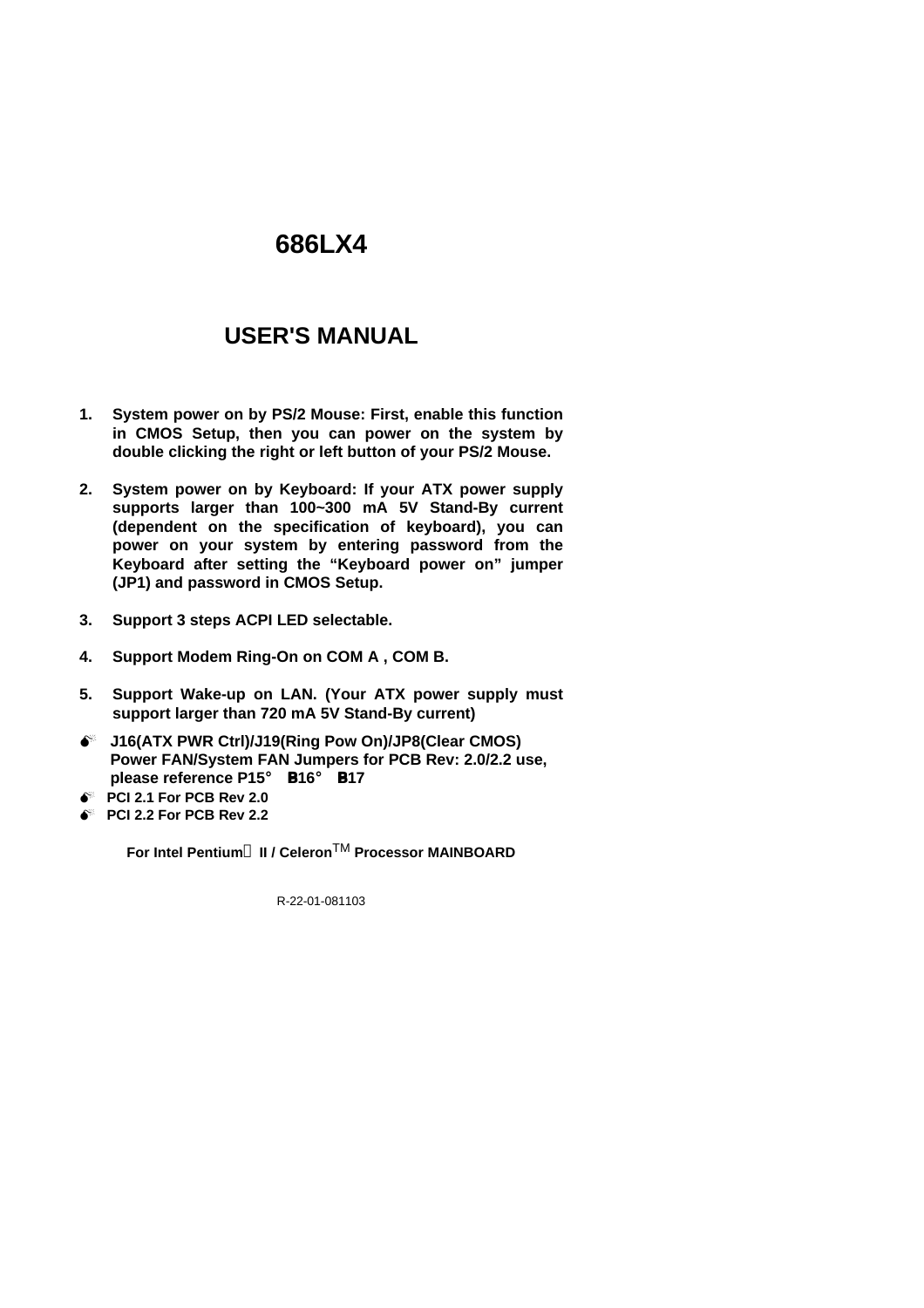**REV. 2.2 First Edition**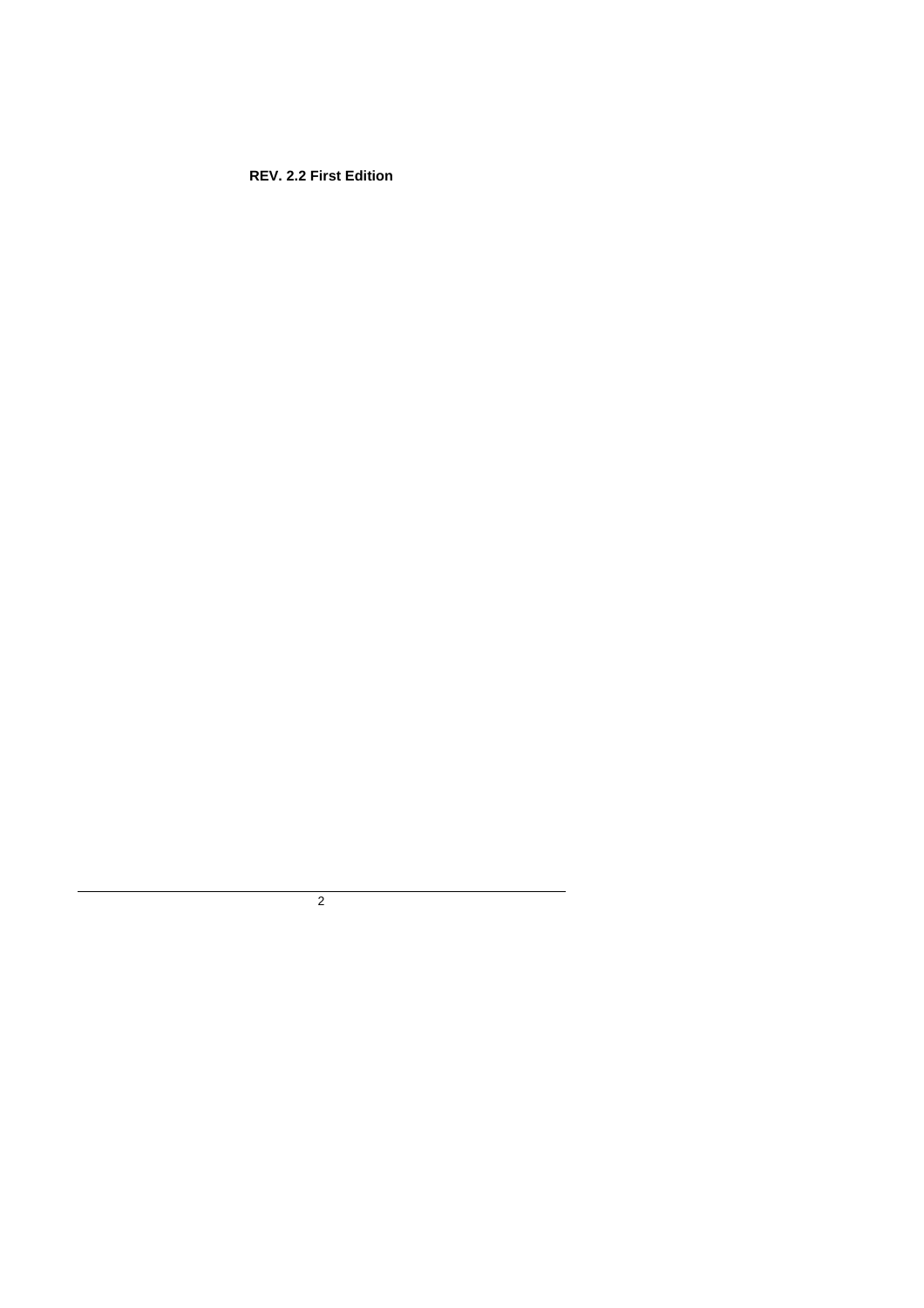The author assumes no responsibility for any errors or omissions that may appear in this document nor does it make a commitment to update the information contained herein.

Sound Blaster is a registered trademark of Creative Technology Ltd in the United States and certain other countries. Sound Blaster-LINK and SB-LINK are trademarks of Creative Technology Ltd.

Third-party brands and names are the property of their respective owners.

Dec 03, 1998 Taipei, Taiwan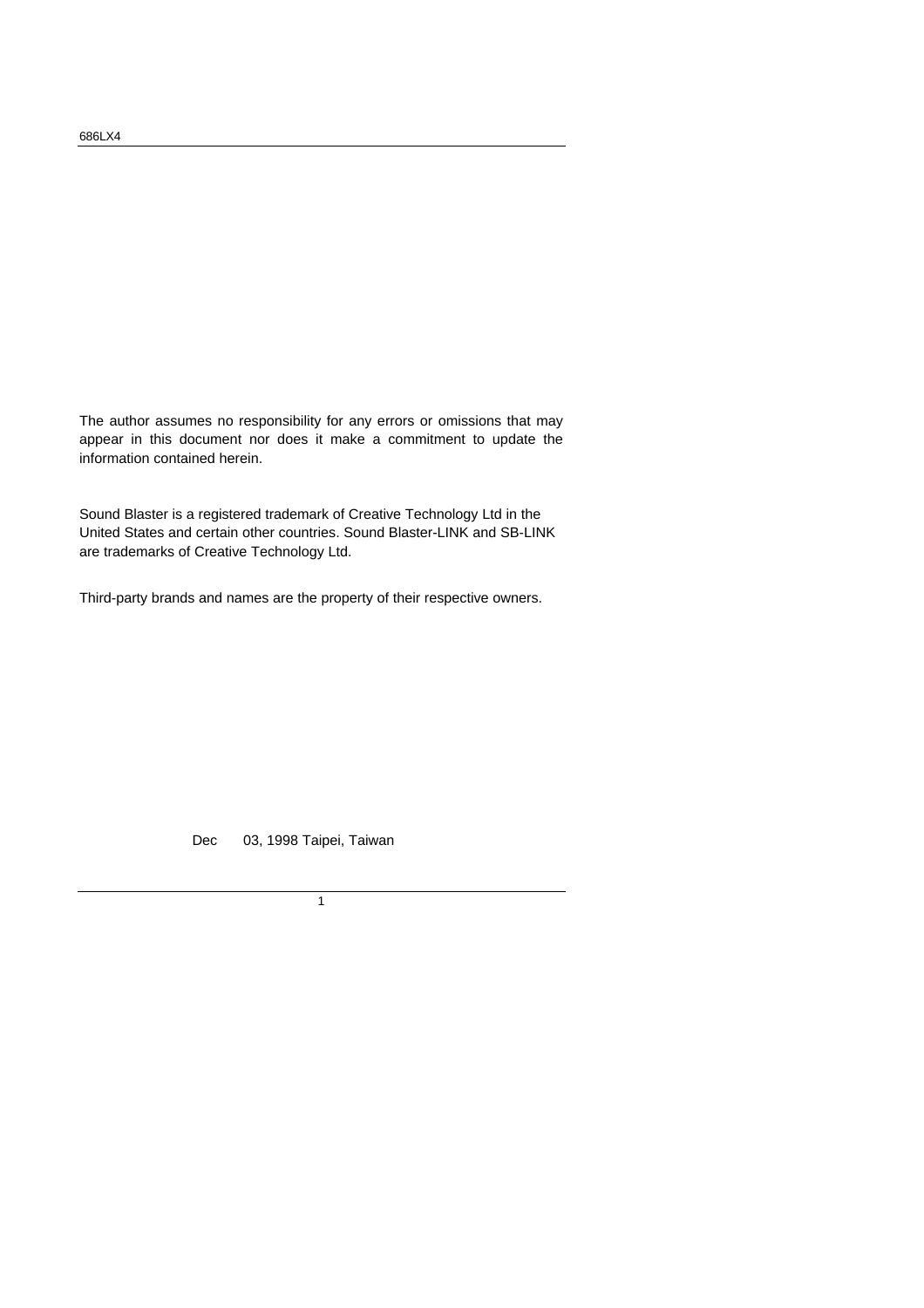#### **I. Quick Installation Guide :**

### **CPU SPEED SETUP**

The default system bus speed is 66.6MHz. The user can change the DIP SWITCH **(SW)** selection to set up the CPU speed for 233 - 633MHz processor.

|  |  |  | The CPU speed MUST match with the frequency RATIO. It will cause     |  |  |
|--|--|--|----------------------------------------------------------------------|--|--|
|  |  |  | system hanging up if the frequency RATIO is higher than that of CPU. |  |  |

| DIP SWITCH (SW) |            |            | REQ. | <b>EXT.CLK</b> | INT.CLK |       |                                                     |
|-----------------|------------|------------|------|----------------|---------|-------|-----------------------------------------------------|
| 1               | 2          | 3          | 4    | <b>RATIO</b>   | . MHz   | . MHz | CPU Type                                            |
| <b>OFF</b>      | <b>OFF</b> | ON         | ON   | 3.5            | 66      | 233   | Pentium <sup>®</sup> II 233 MHz<br>(Celeron 233MHz) |
| ON              | ON         | <b>OFF</b> | ON   | 4              | 66      | 266   | Pentium <sup>®</sup> II 266 MHz<br>(Celeron 266MHz) |
| <b>OFF</b>      | ON         | <b>OFF</b> | ON   | 4.5            | 66      | 300   | Pentium <sup>®</sup> II 300 MHz<br>(Celeron 300MHz) |
| ON              | <b>OFF</b> | <b>OFF</b> | ON   | 5              | 66      | 333   | Pentium <sup>®</sup> II 333 MHz<br>(Celeron 333MHz) |
| OFF             | <b>OFF</b> | OFF        | ON   | 5.5            | 66      | 366   | Pentium <sup>®</sup> II 366 MHz<br>(Celeron 366MHz) |

 $\bullet^*$ **JP2, JP3, JP4** (Select the system speed;  $\bullet$ 66 / 75 / 83 / 100MHz)

| Main Clock     | JP4     | JP3     | JP2.    |
|----------------|---------|---------|---------|
| <b>66 MHz</b>  | $1 - 2$ | $1 - 2$ | $1 - 2$ |
| <b>75 MHz</b>  | $1 - 2$ | $2 - 3$ | $1 - 2$ |
| <b>83 MHz</b>  | $2 - 3$ | $1 - 2$ | $2 - 3$ |
| <b>100 MHz</b> | $1 - 2$ | $2 - 3$ | $2 - 3$ |

**´Note: We don't recommend you to setup your system speed to 75, 83 or 100MHz because these frequencies are not the standard specifications for CPU, Chipset and most of the peripherals. Whether your system can run under 75, 83 or 100MHz properly will depend on your hardware configurations: CPU, SDRAM, Cards, etc.**

 $\overline{2}$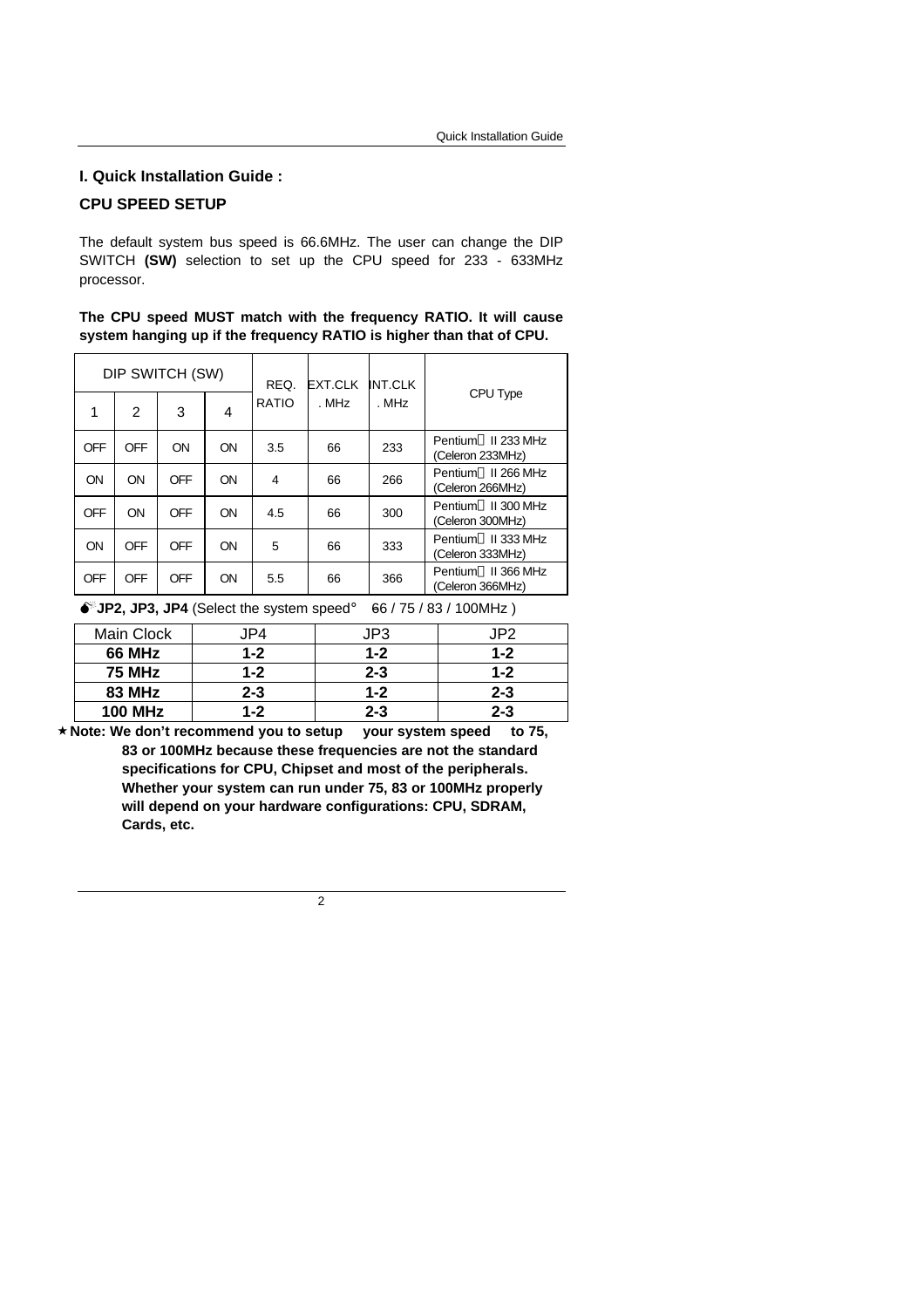1. Pentium® II / Celeron 233 MHz / 66MHz FSB



2. Pentium<sup>®</sup> II / Celeron 266MHz / 66MHz FSB



3. Pentium<sup>®</sup> II / Celeron 300MHz / Celeron 300A MHz / 66MHz FSB



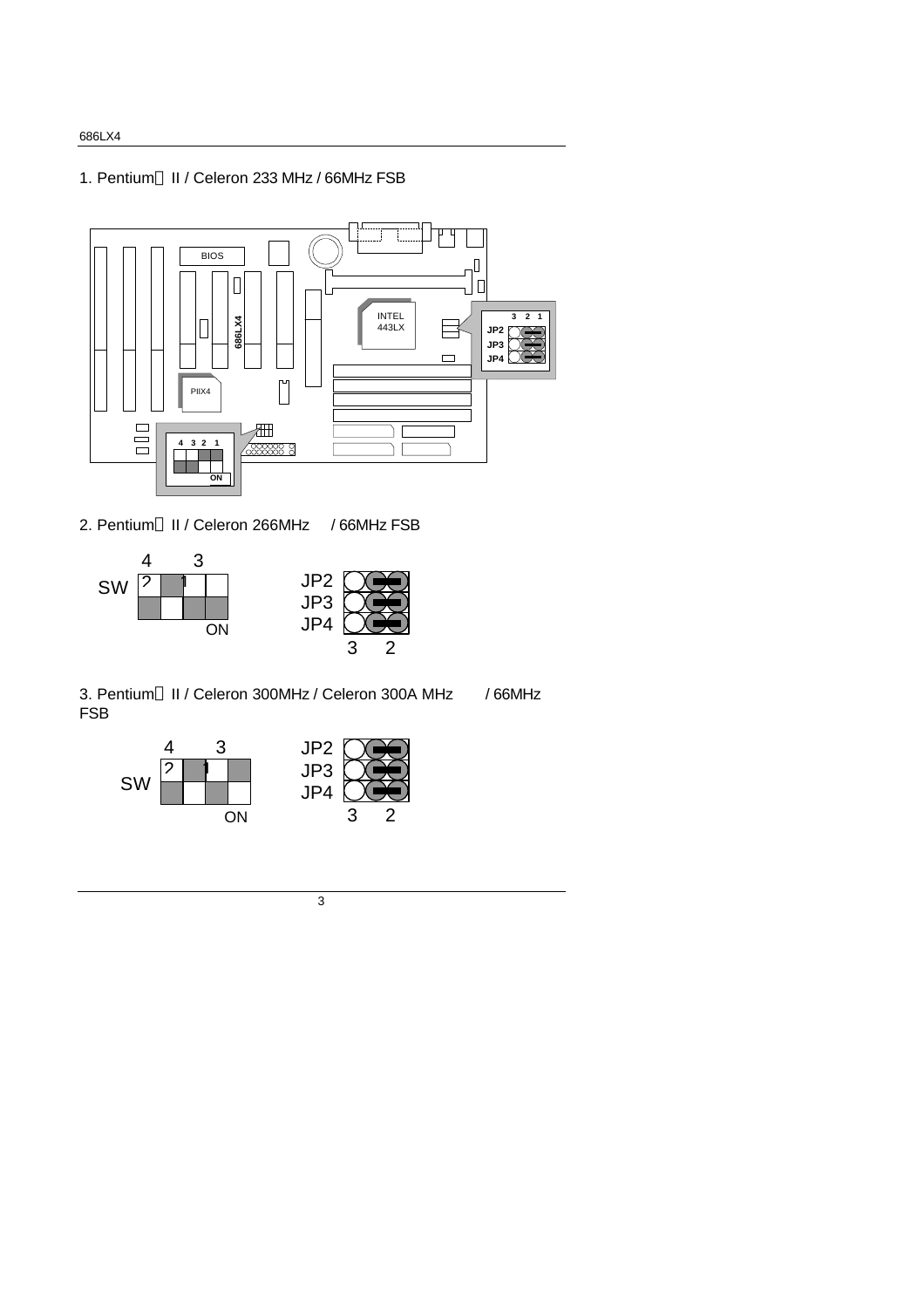4. Pentium<sup>®</sup> II / Celeron 333MHz / 66MHz FSB





5. Pentium<sup>®</sup> II / Celeron 366 MHz / 66MHz FSB



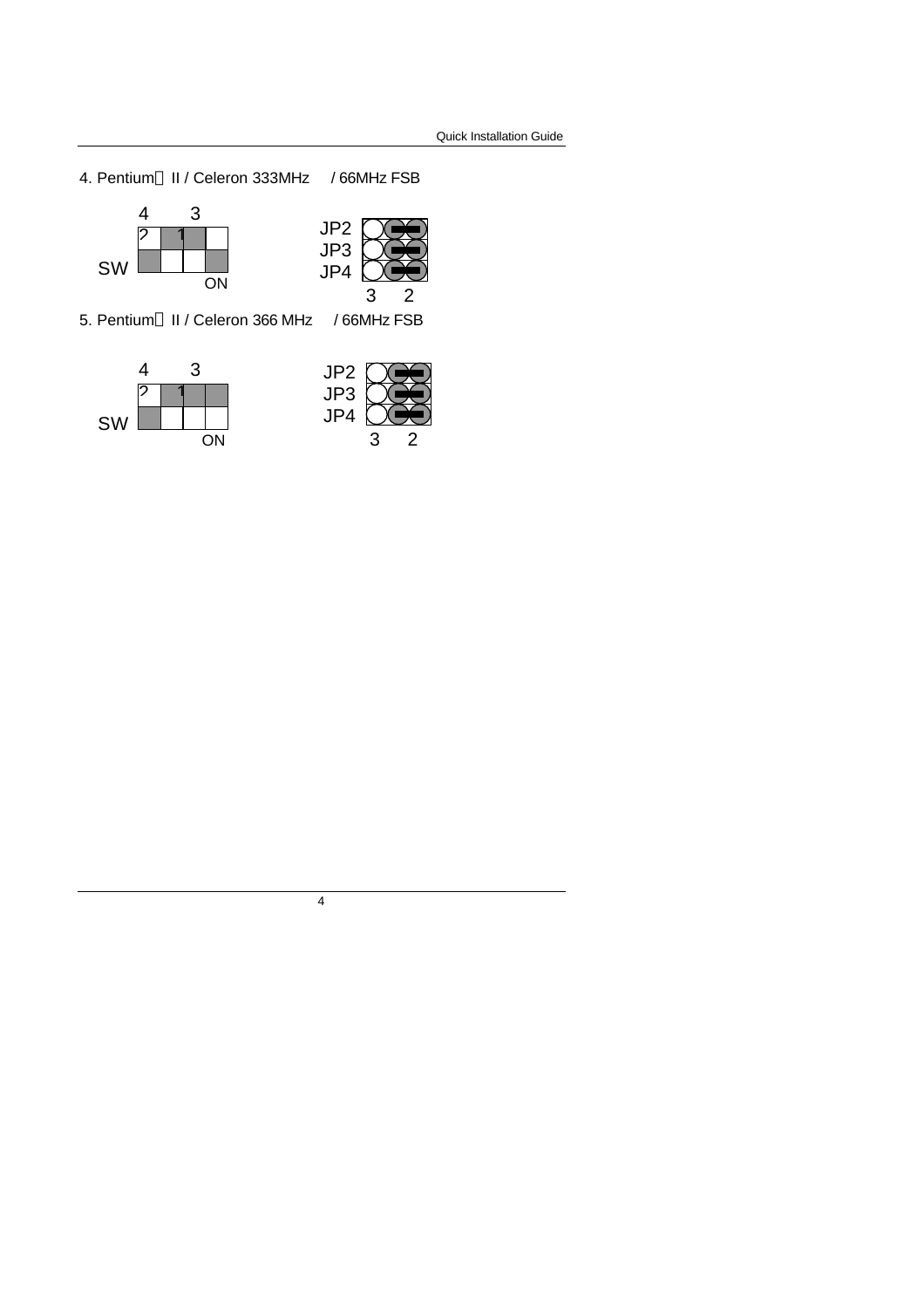# **II. Jumper setting :**

GN : Green Function Switch



## GD : Green Function LED

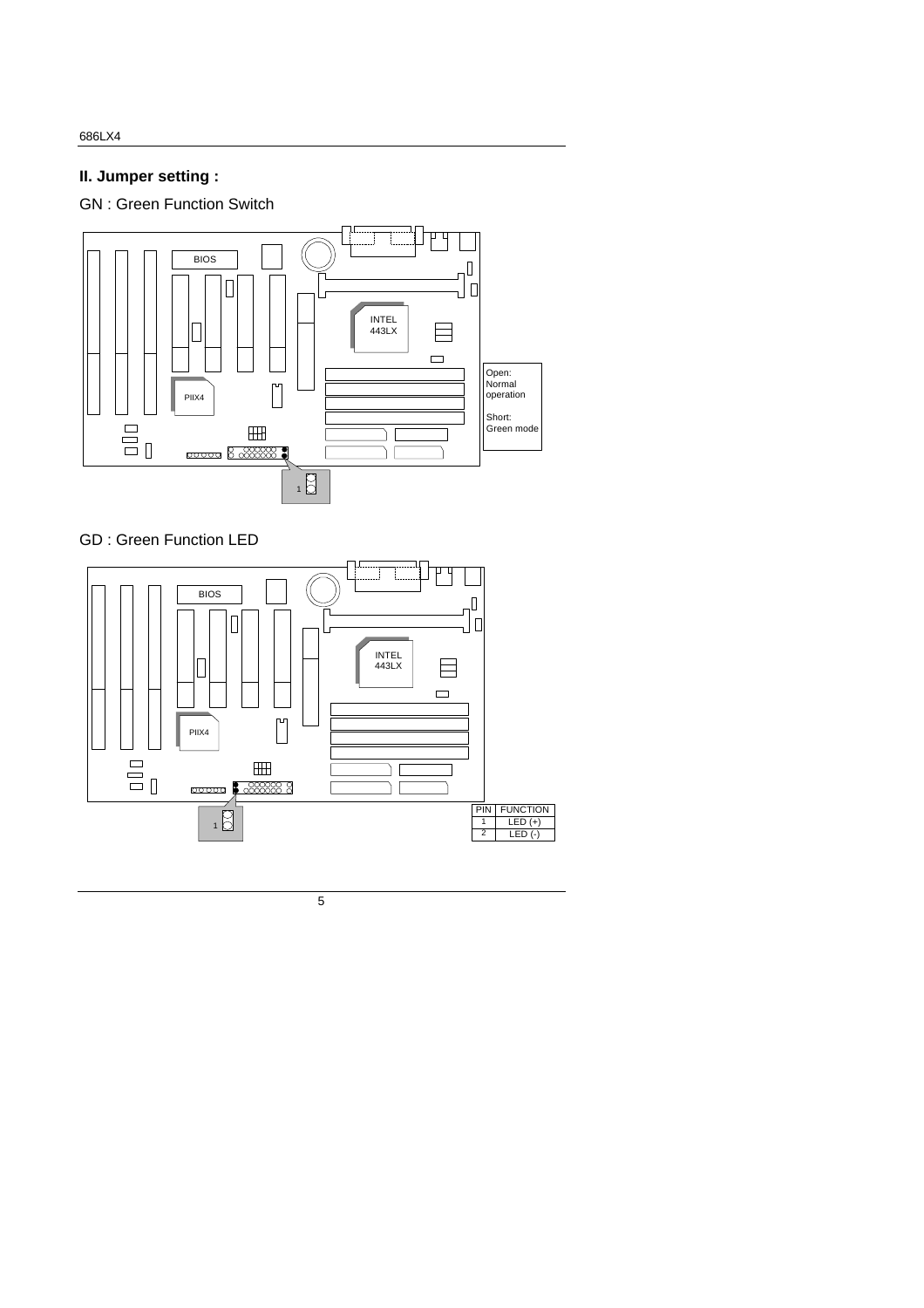



SPKR : Speaker Connector

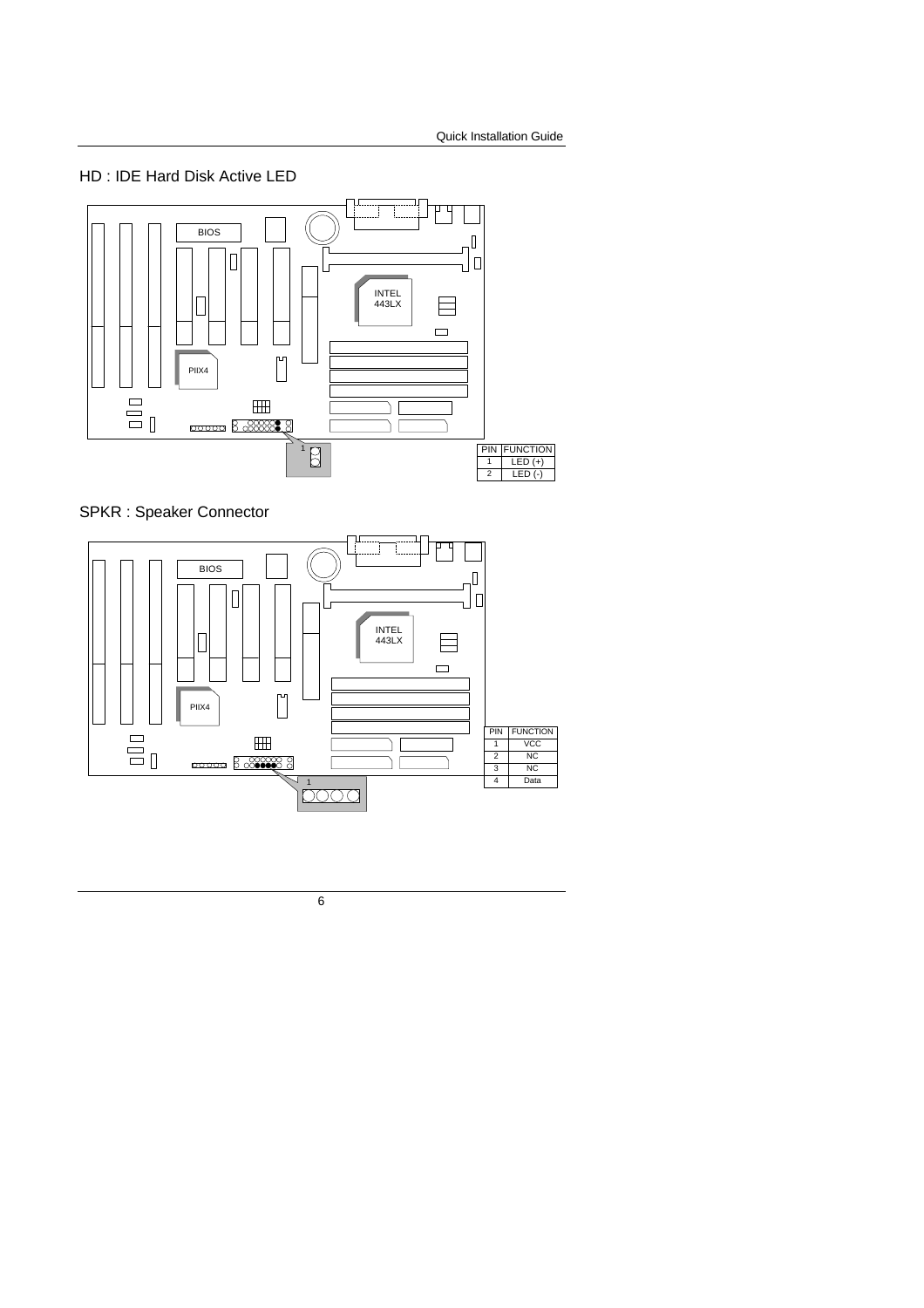### RES : Reset Switch





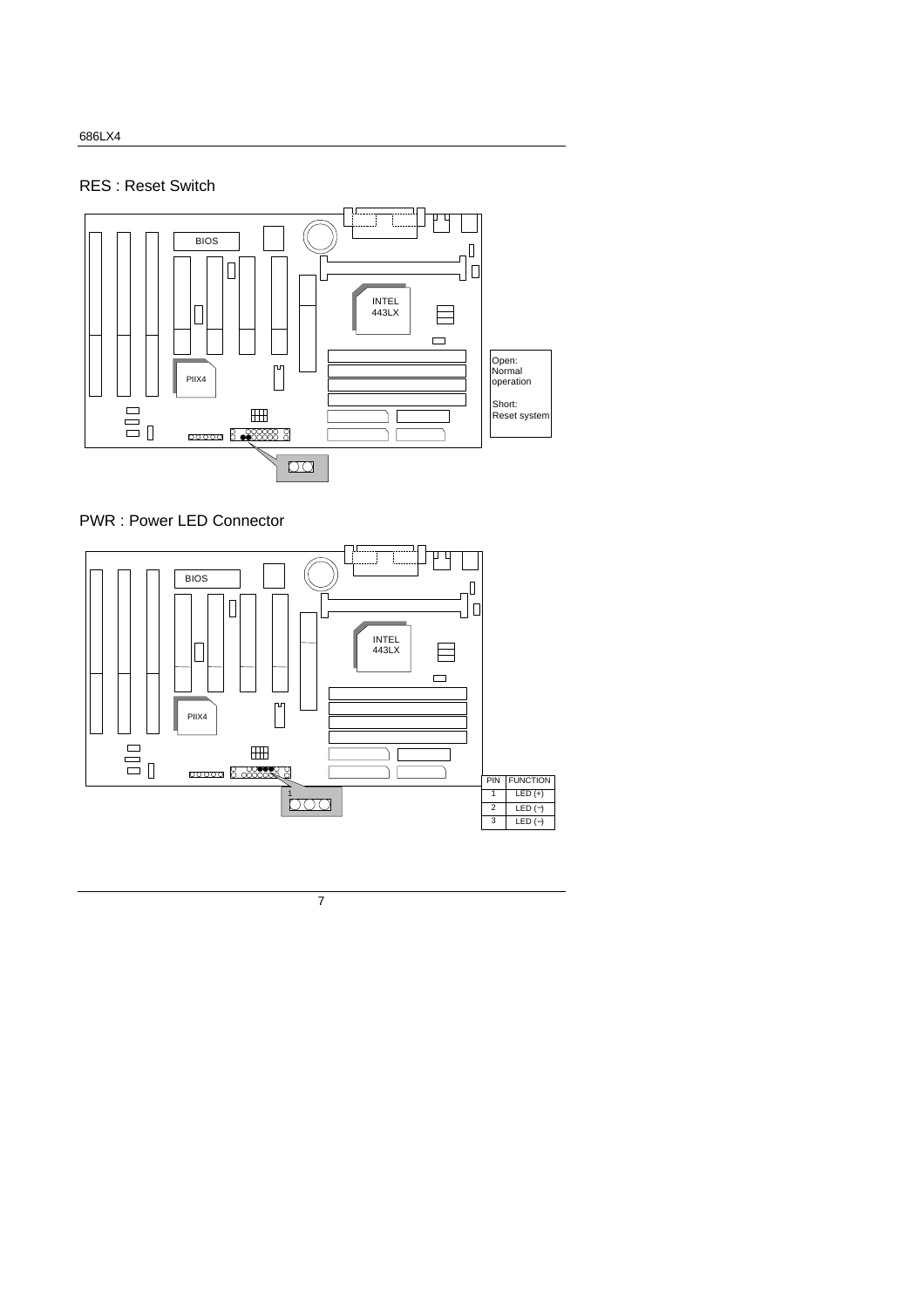#### PWR SW : Soft Power Connector



IR : Infrared Connector (Optional)

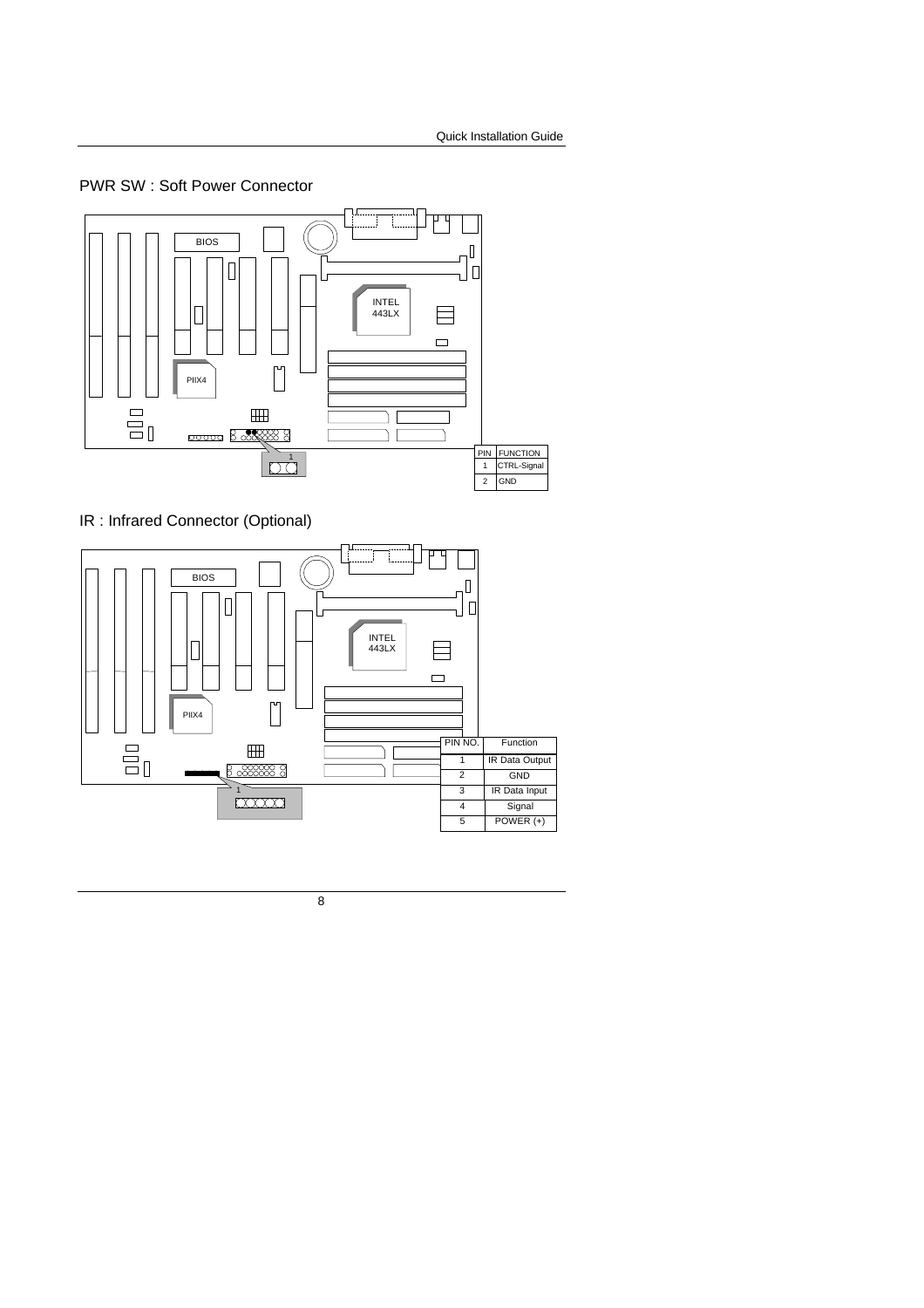ATX PWR : ATX Power Connector



#### PS/2 Mouse / Keyboard Connector

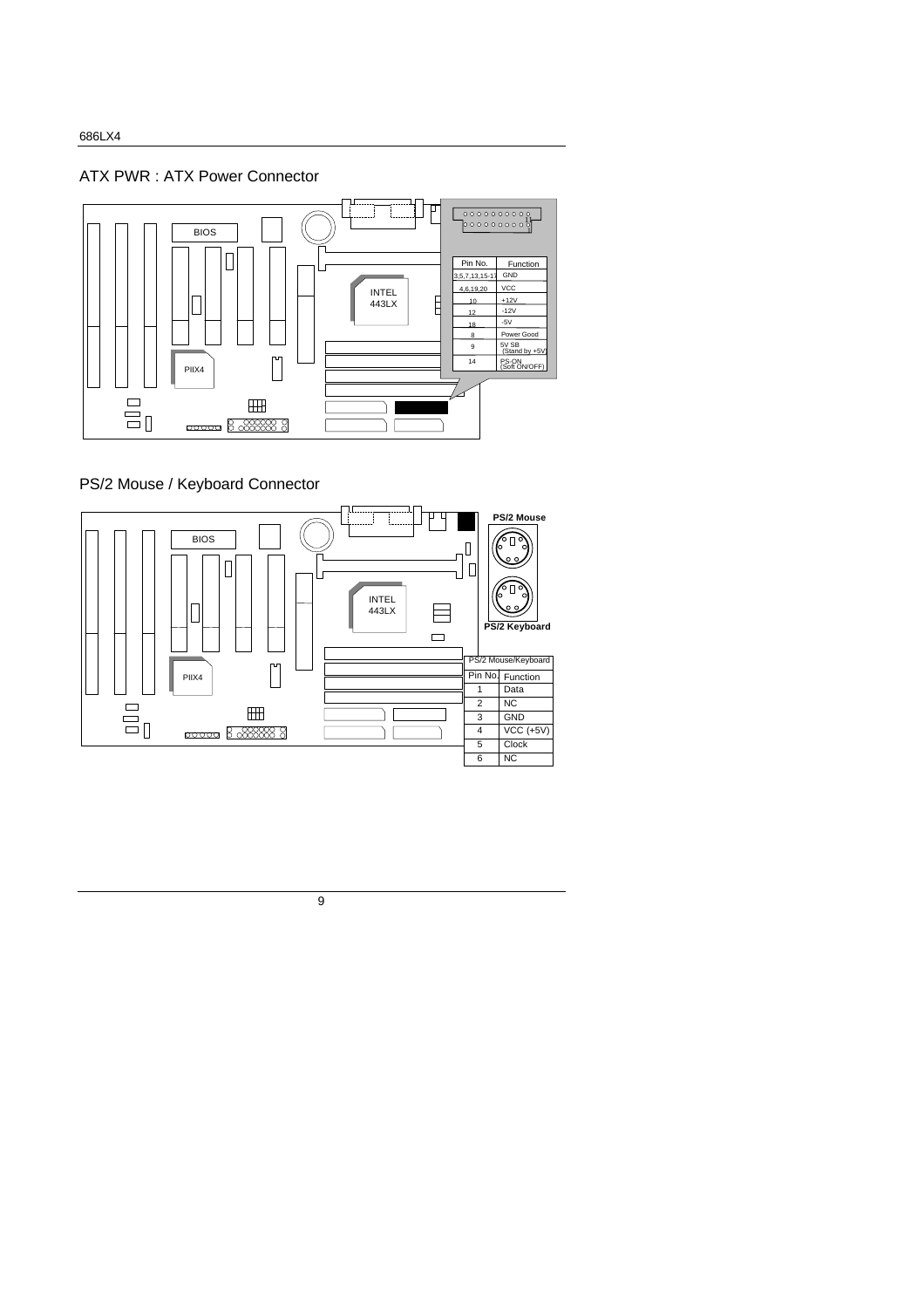CPU FAN : CPU Cooling Fan Power Connector



IDE1: For Primary IDE port

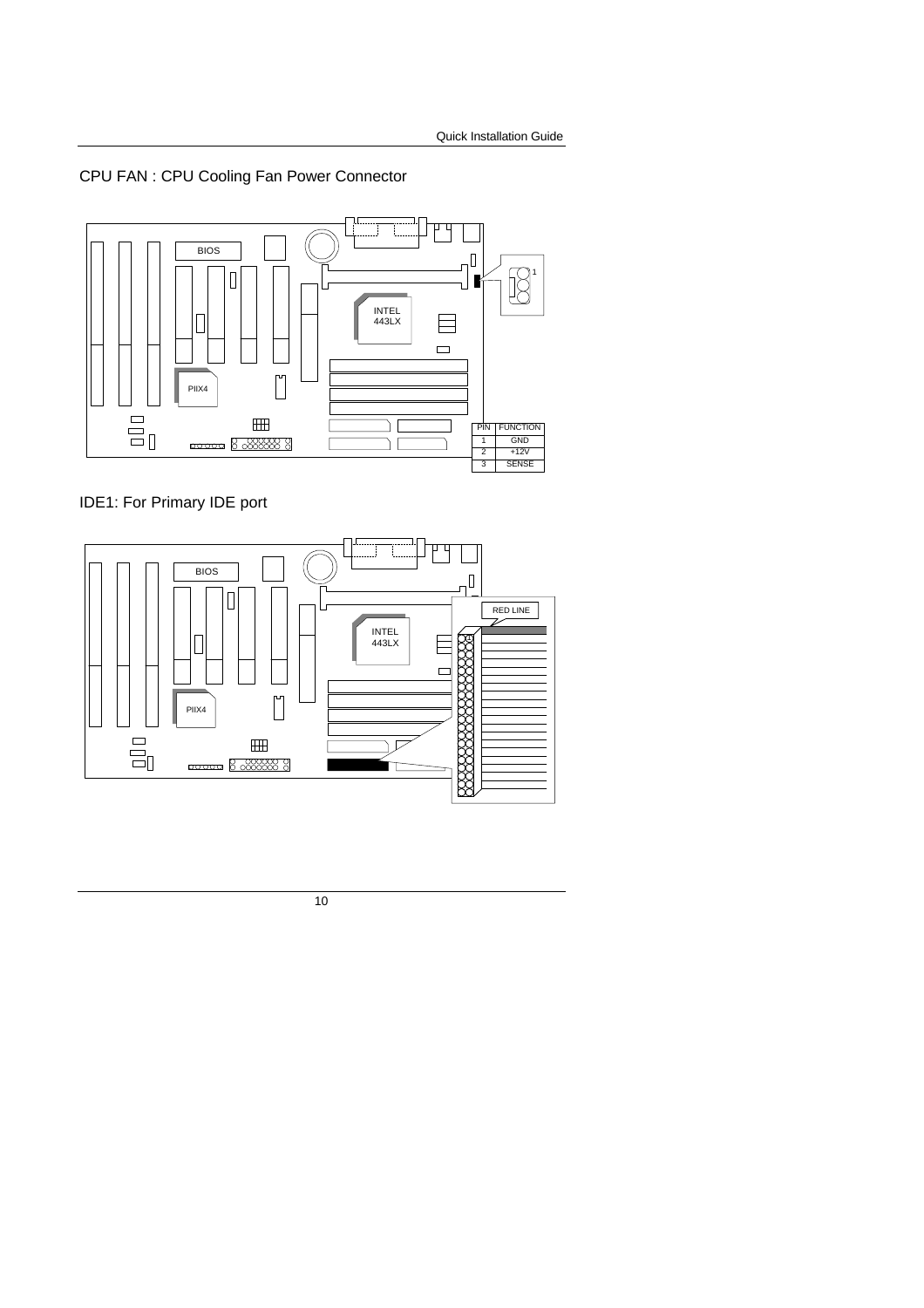IDE2: For Secondary IDE port



## FLOPPY: FLOPPY PORT

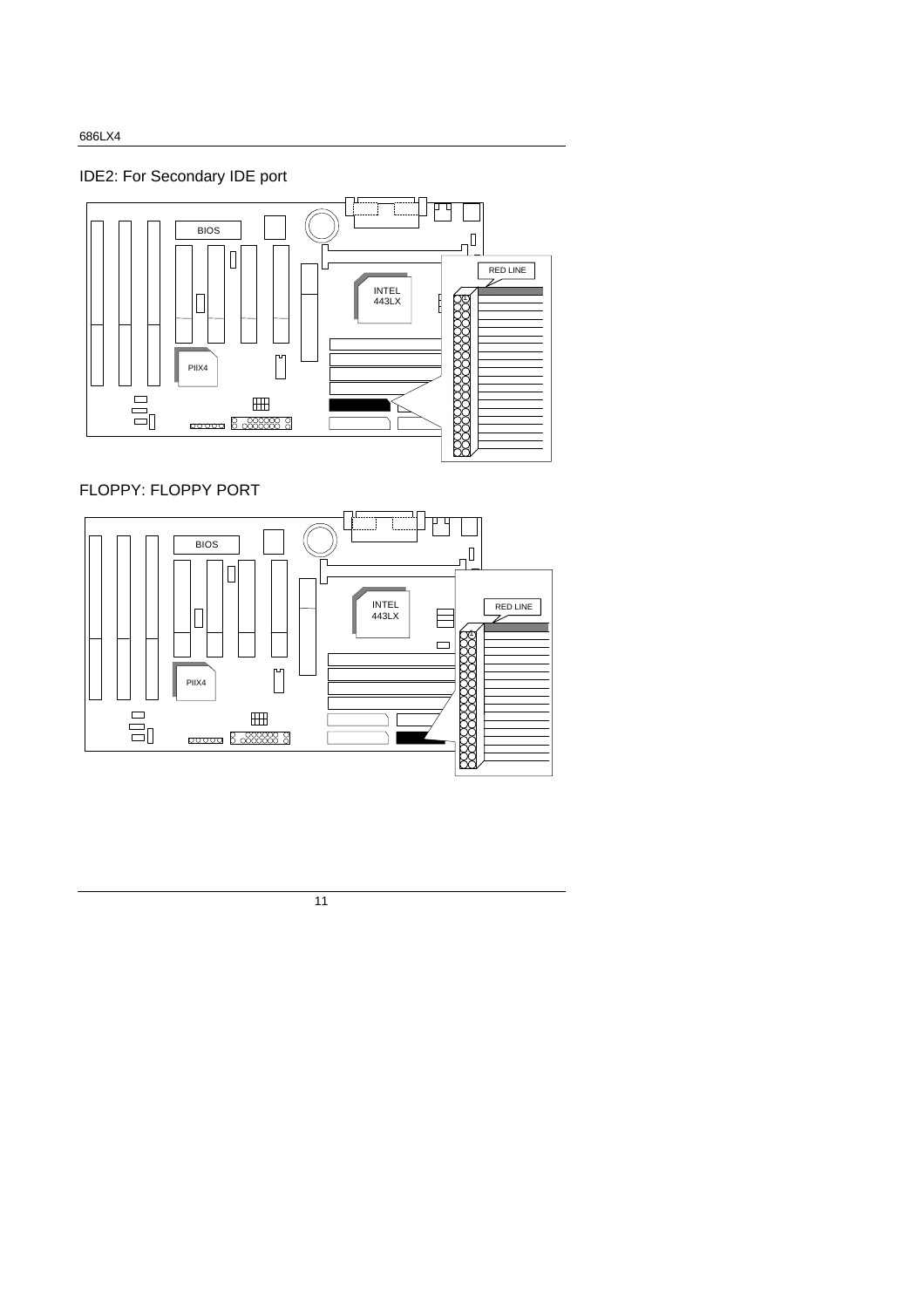### LPT PORT / COM A / COM B



# JP1: Keyboard Power On

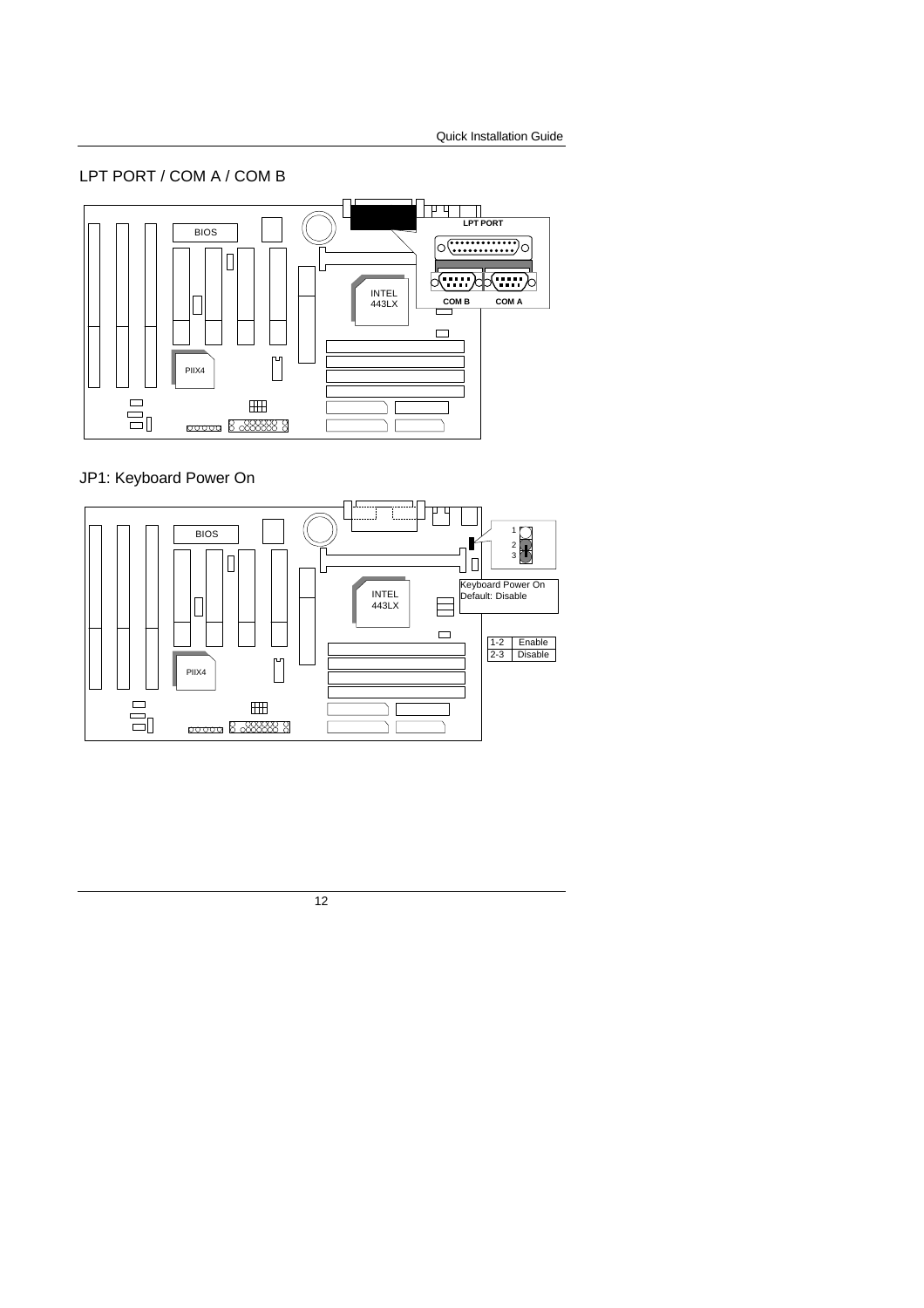### CN1: USB Port



## J13:Wake On LAN

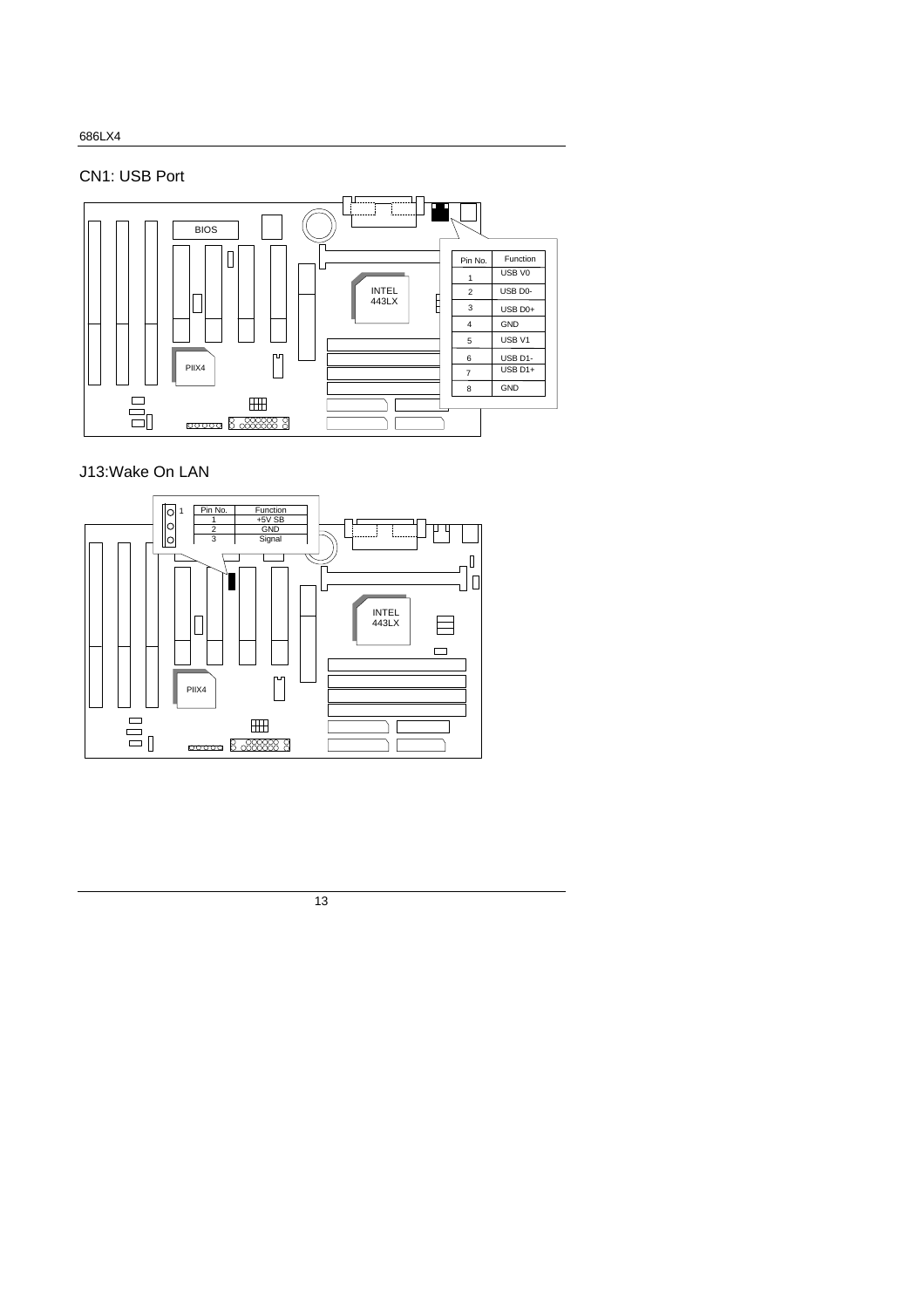

SB-LINK : For PCI Audio / Sound Card use only (Creative PCI Sound Card Support)

#### BAT1 : For Battery



- $\bullet$  Danger of explosion if battery is incorrectly replaced.
- $\bullet$  Replace only with the same or equivalent type recommended by the manufacturer.
- $\bullet$  Dispose of used batteries according to the manufacturer's instructions.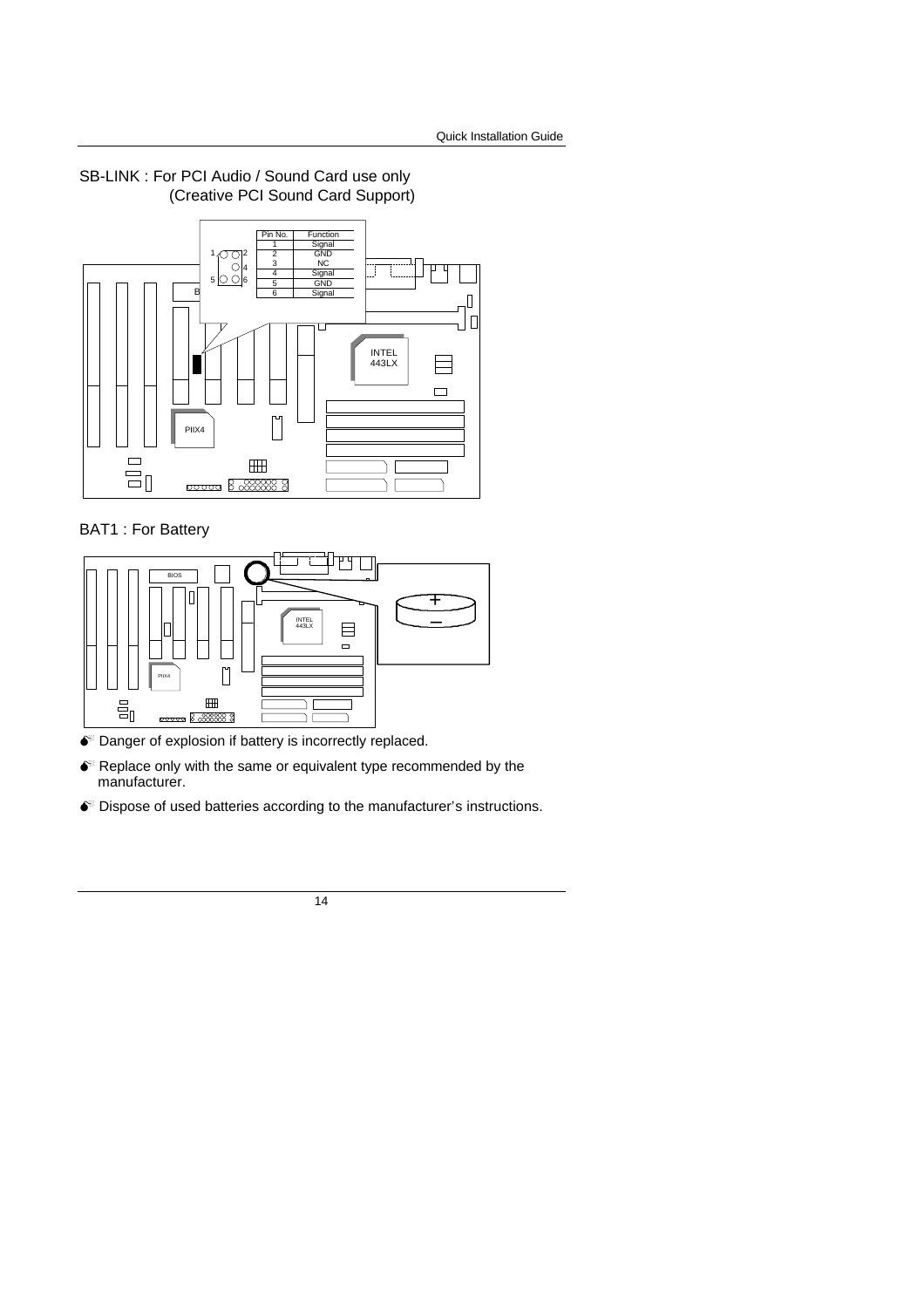J16: ATX Power Control Selection (Only for PCB Rev:2.0 use)



POWER FAN: Power Fan power connector (Only for PCB Rev:2.2 use)

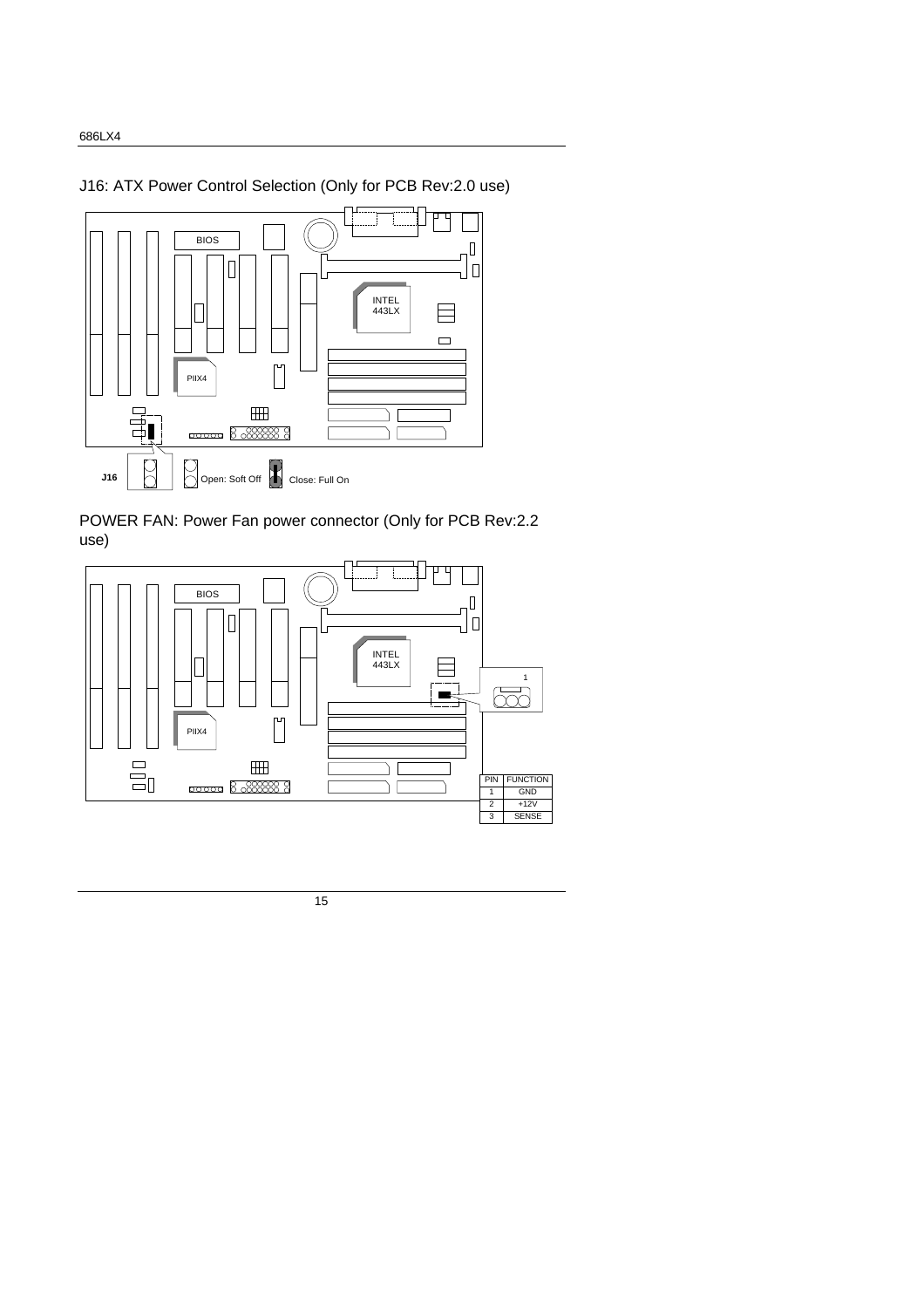SYSTEM FAN: System Fan power connector

(Only for PCB Rev:2.2 use)



JP8: CLEAR CMOS (Only for PCB Rev:2.2 use)

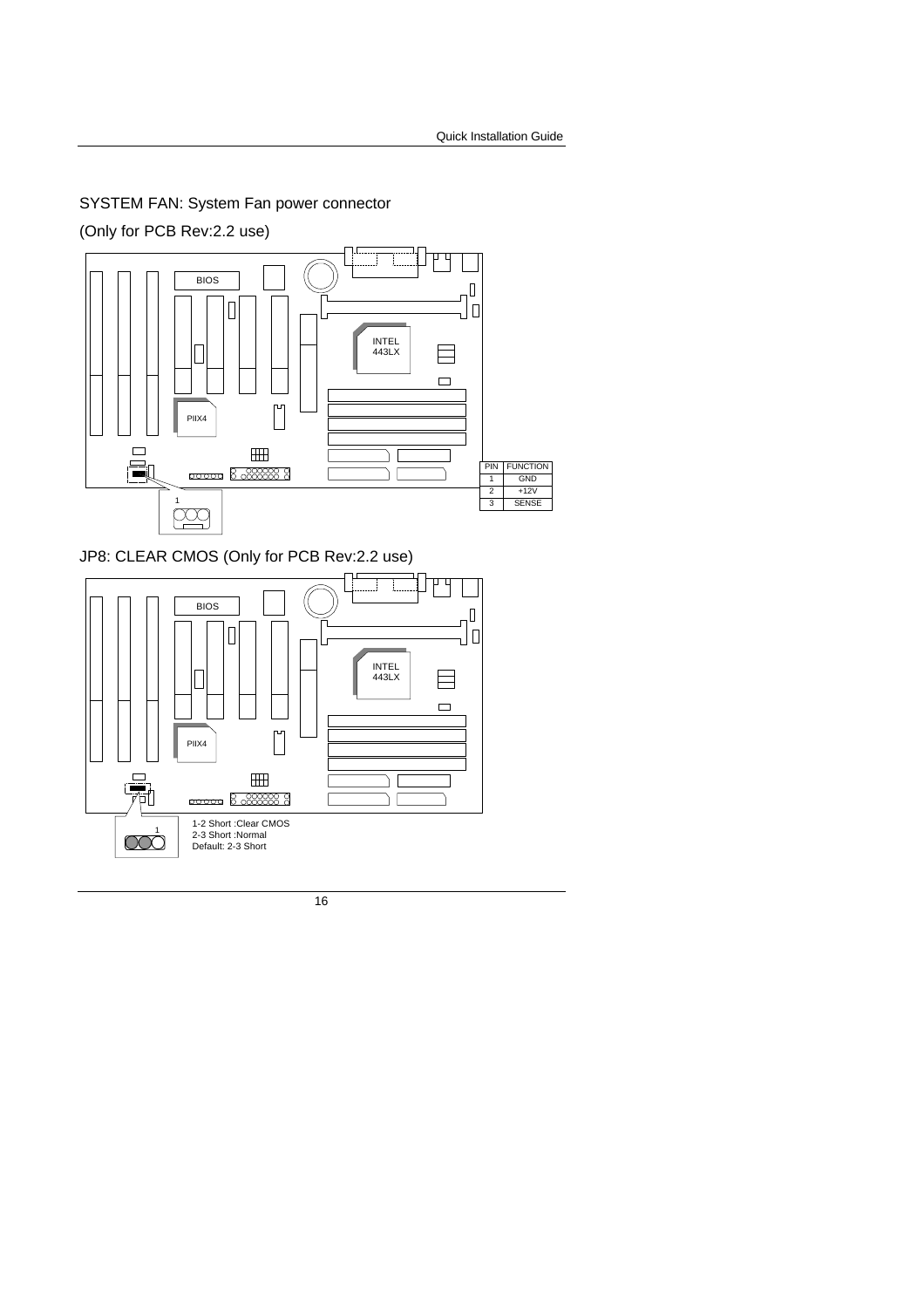# J19: Ring PWR ON(Only for PCB Rev:2.2 use)

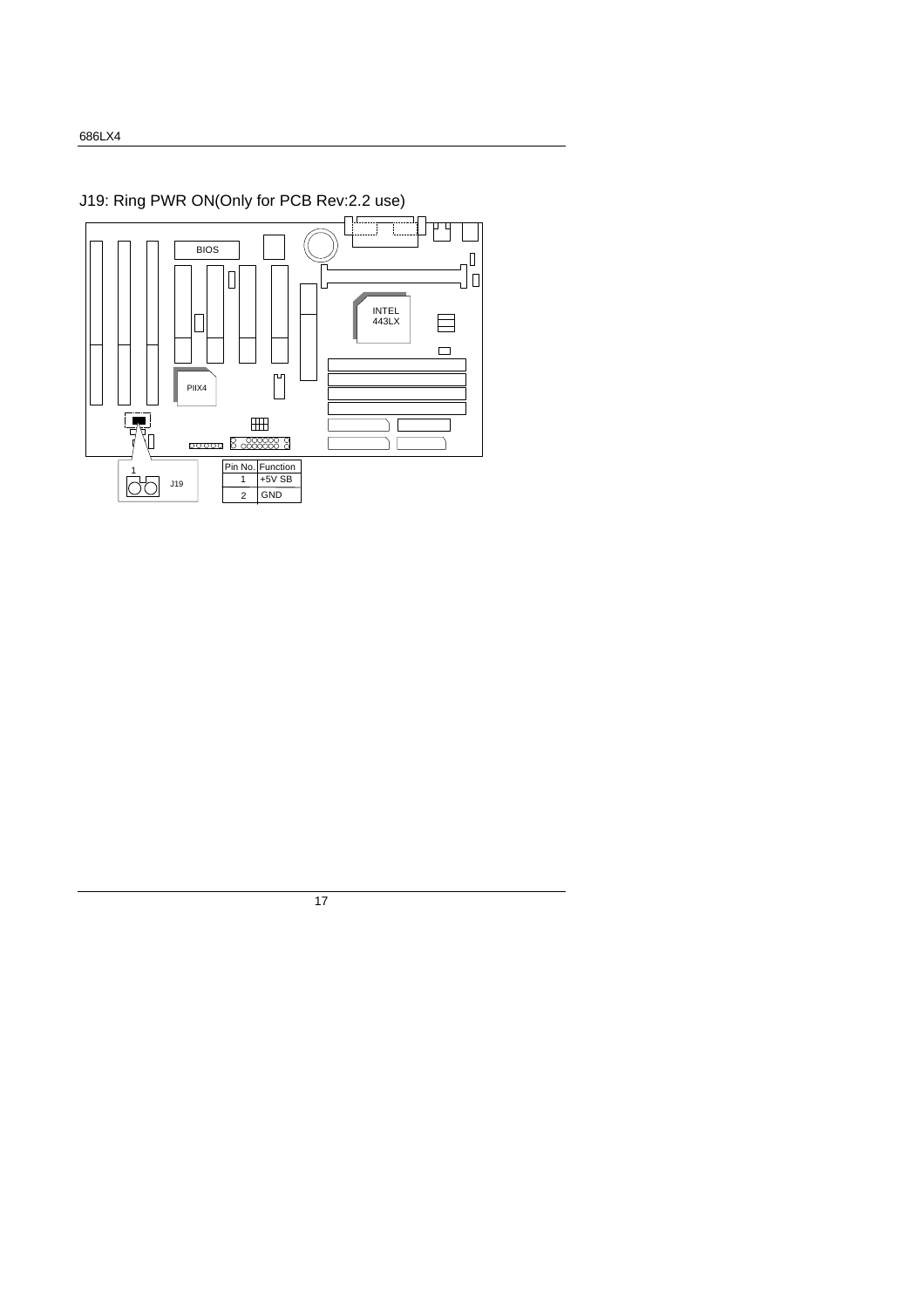# **III. Top Performance Test Setting:**

The following performance data list is the testing results of some popular benchmark testing programs.

Users have to modify the value for each item in chipset features as follow for top performance setting.

| ROM PCI/ISA BIOS (2A69JG0T)<br>CHIPSET FEATURES SETUP<br>AWARD SOFTWARE, INC.                                                                                                                                                                                                                                                                                                            |                                                                                                                                                         |                                                                                                                                                                                                                                                                        |                                                                                                                                           |  |  |  |  |
|------------------------------------------------------------------------------------------------------------------------------------------------------------------------------------------------------------------------------------------------------------------------------------------------------------------------------------------------------------------------------------------|---------------------------------------------------------------------------------------------------------------------------------------------------------|------------------------------------------------------------------------------------------------------------------------------------------------------------------------------------------------------------------------------------------------------------------------|-------------------------------------------------------------------------------------------------------------------------------------------|--|--|--|--|
| Auto Configuration<br>DRAM Speed Selection<br>Memory Buffer Strength<br>DRAM Data Integrity Mode<br>16 Bit I⁄O Recovery Time<br>Memory Hole At 15M-16M<br>Delaved Transaction<br>SDRAM RAS-to-CAS Delay<br>SDRAM RAS Precharge Time<br>SDRAM CAS latency Time<br>Shutdown Temperature<br>Slow Down CPU Duty Cycle<br>CPU Temperature Select<br>Alarm When CPU Overheat<br>CPUFan Control | : Enabled<br>Fast<br>Middle<br>Non-ECC<br>Disabled<br>Disabled<br>Fast<br>Fast<br>2<br>75°C/167°F<br>Normal<br>: 70°C/158°F<br>: Disabled<br>: Disabled | Current CPU Temperature<br>Current CPU Fan Speed<br>Current Power Fan Speed<br>Current SystemFan Speed<br><b>Current CPUCore A</b><br>Current CPUCore B<br>Current +3.3V<br>$Current + 5V$<br>Current + 12V<br>Current – 12 V<br>Current $-5V$<br>Current Battery Life | :40°C/184°F<br>:5273 RPM<br>:0 RPM<br>:0 RPM<br>:2.81 V<br>: 1.48 V<br>:3.53V<br>:4.94V<br>112.46V<br>$1 - 12.46$ V<br>$1 - 5.12V$<br>:OK |  |  |  |  |
| PowerFan Control                                                                                                                                                                                                                                                                                                                                                                         | - Disabled                                                                                                                                              |                                                                                                                                                                                                                                                                        | ↑↓→← : Select Item<br>PU/PD/+/-: Modify                                                                                                   |  |  |  |  |
| System Fan Control                                                                                                                                                                                                                                                                                                                                                                       | - Disabled                                                                                                                                              | ESC : Quit<br>F1 : Help<br>F5 : Old V<br>F5 : Load<br>F7 : Load<br>: Old Values (Shift)F2 : Color<br>: Load BIOS Defaults<br>Load Setup Defaults                                                                                                                       |                                                                                                                                           |  |  |  |  |